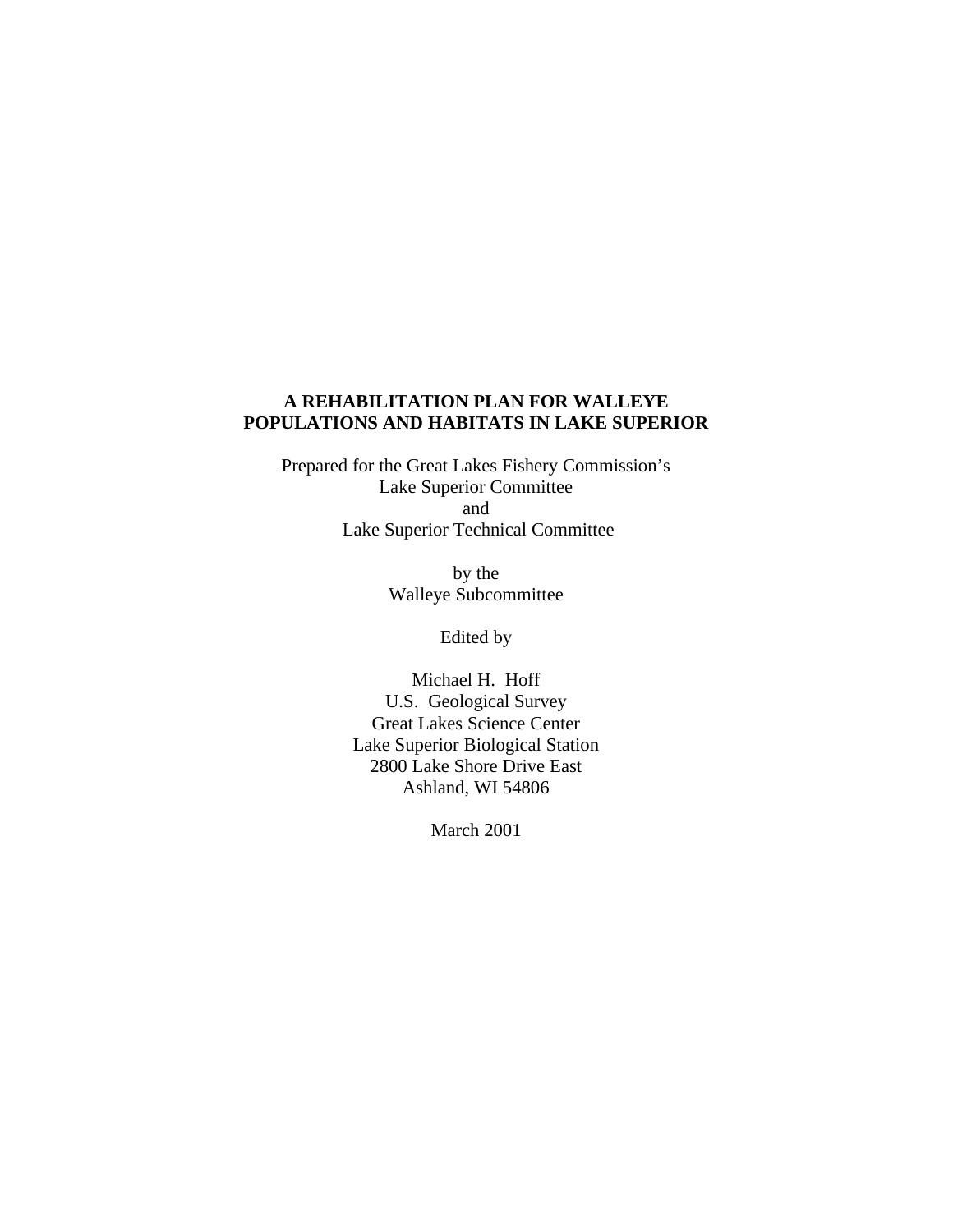# **TABLE OF CONTENTS**

| <b>ABSTRACT</b>                                                   | 1                   |
|-------------------------------------------------------------------|---------------------|
| <b>INTRODUCTION</b>                                               | $\overline{2}$      |
| <b>MANAGEMENT AREAS</b>                                           | 3                   |
| <b>OBJECTIVES FOR REHABILITATION</b>                              | $\overline{4}$      |
| <b>ISSUES AND STRATEGIES</b>                                      | 6                   |
| Population Issues and Strategies<br>Habitat Issues and Strategies | 6<br>$\overline{7}$ |
| ROUTINE ASSESSMENT                                                | 9                   |
| RESEARCH AND ASSESSMENT NEEDS                                     | 10                  |
| <b>REPORTING</b>                                                  | 10                  |
| <b>ACKNOWLEDGMENTS</b>                                            | 11                  |
| <b>REFERENCES</b>                                                 | 11                  |
| <b>APPENDIX</b>                                                   | 13                  |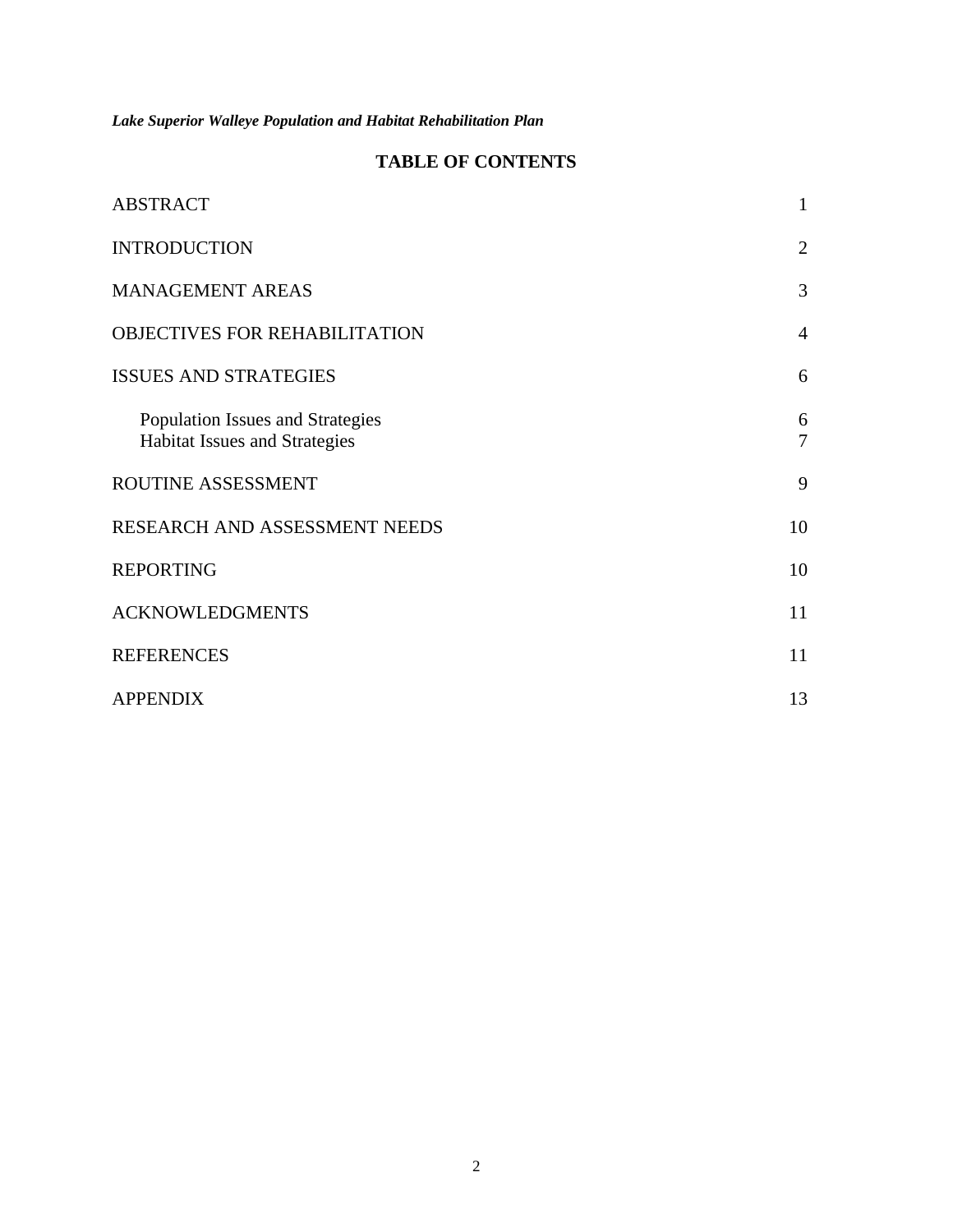**ABSTRACT.** Walleye (*Stizostedion vitreum*) was important in regional fisheries in large bays, estuaries, and rivers of Lake Superior, and was important in the fish communities of those systems until overharvest, habitat degradation, poor watershed land use practices, river damming, and pollution caused declines in populations and habitats during the late 1800s and early 1900s. A lakewide goal to aid in recovery of depressed populations of walleye should be to maintain, enhance, and rehabilitate habitat for walleye, and to promote self-sustaining populations in areas where walleyes historically lived. Population objectives to support the goal are to increase abundance of juvenile and adult walleyes in selected areas. Habitat objectives to support the goal include increasing spawning and nursery habitat in four areas, enhancing fish passage, reducing sedimentation, increasing water quality, and reducing contaminants in walleyes. Progress toward achieving the habitat objectives should be measured by increases in spawning and nursery habitats, resolution of fish passage issues, reduction in sediments in rivers, and reductions in contaminant levels in walleyes. Stocking of various life stages of walleye should be considered to rehabilitate some degraded populations. Total annual mortality of walleye populations should be less than 45% to allow populations to increase or be maintained at target levels of abundance. Routine assessments should focus on gathering data necessary to evaluate abundance and mortality, and to inventory spawning and nursery habitats. Research should be conducted to understand the specific habitat requirements for Lake Superior walleye populations, and habitat-abundance relationships in populations and the lake.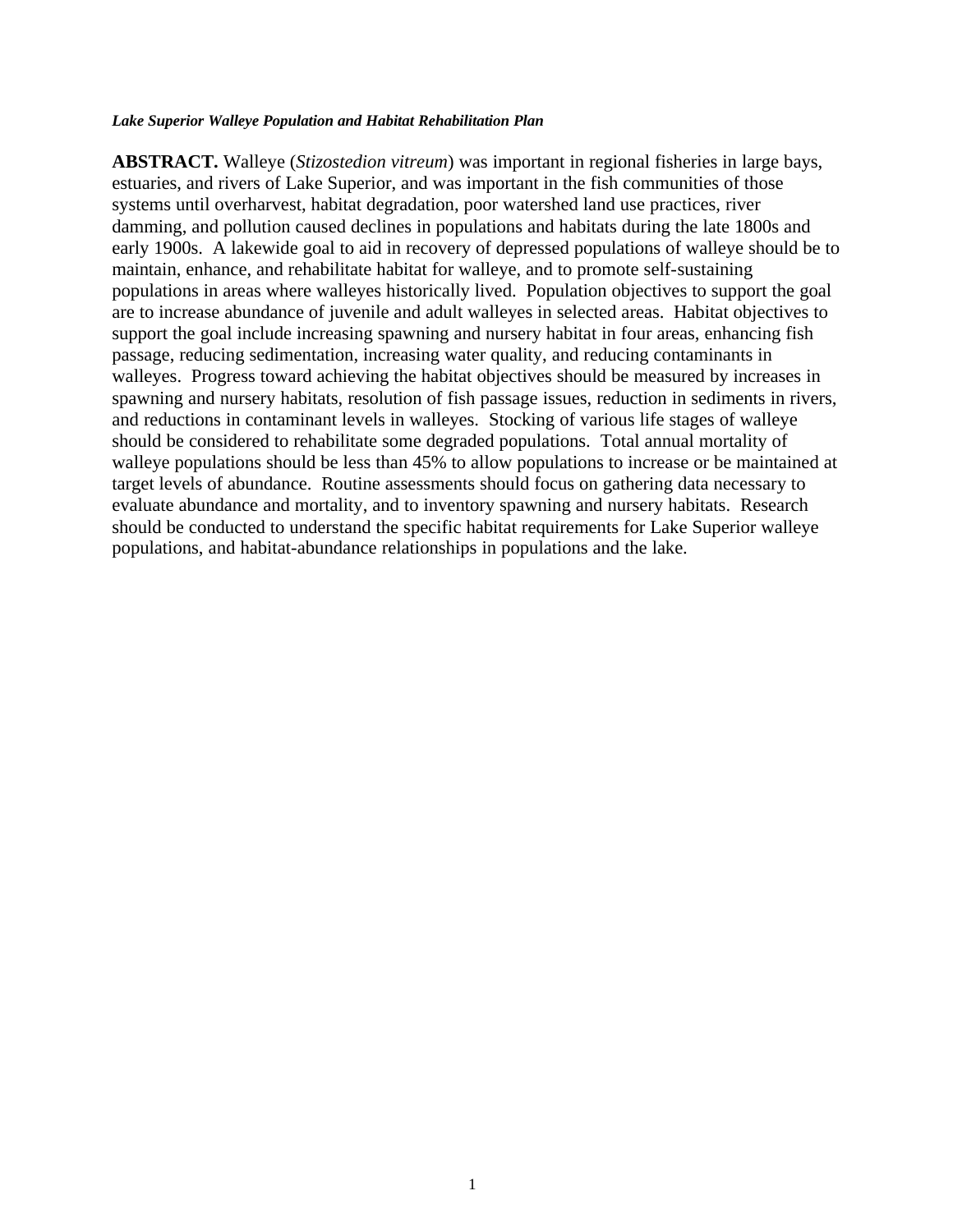### **INTRODUCTION**

The walleye (*Stizostedion vitreum*) was important in regional fisheries (Hoff 1996) and communities (e.g., Hoff and Bronte 1999) in large bays, estuaries, and rivers of the lake. However, overharvest, habitat degradation, poor watershed land use practices, river damming, and pollution caused declines in walleye populations and degradation of their habitats in the first half of this century (Hoff 1996). To aid managing the Great Lakes as an ecosystem, A Joint Strategic Plan for Management of Great Lakes Fisheries (Great Lakes Fishery Commission 1997) was developed, which required development of fish community objectives to provide the framework to rehabilitate degraded or lost fishery resources. One of the objectives developed for Lake Superior in response to the plan was to *"Manage exploitation of nondepleted stocks to maintain a stable, self-sustaining status for ... walleye,"* while another objective was to *"Achieve no net loss of the productive capacity of habitats supporting Lake Superior fisheries, restore the productive capacity of habitats that have suffered damage, and reduce contaminants in all fish species to levels below consumption advisory levels"* (Busiahn 1990).

The Lake Superior Technical Committee (LSTC) realized the need to develop a plan to rehabilitate walleye populations and habitats in the lake, but also realized that too little data were readily available to develop that plan. Therefore, the LSTC created the Walleye Subcommittee to report on the status of walleye populations in the lake and then draft a rehabilitation plan. Hoff's (1996) report on the status of walleye populations indicated that most of the historically large populations in the lake had experienced population reductions, habitat losses, or habitat degradations. Additionally, the Black Bay and Nipigon Bay populations, which were two of the largest in Lake Superior (Ryder 1968; Schneider and Leach 1977; Kelso et al. 1996), had been nearly extirpated.

Insufficient historic data for some populations makes it impossible to develop rehabilitation programs that are scientifically based. Consequently, rehabilitation programs for some walleye populations and habitats have followed recommendations of minimum effective populations size (Billington 1996) or goals set by fishery managers. The following historical account of Goode (1884) is valuable because it describes rare information on relative abundances of walleyes in fisheries across U.S. jurisdictions.

*"At the western extremity of Lake Superior, at the head of Saint Louis Bay, wall-eyed Pike are abundant. They are there taken extensively with seines. Off the Wisconsin coast of Lake Superior, and, passing east, as far as Ontonagon, Michigan, Pike have, within the last two years, become abundant. Four years ago the fishermen could scarcely find sufficient for their own tables, while in 1879 there was an immense "run" of Pike. They are most abundant in Squaw and Siscourt Bays and are of larger size than in Keweenaw Bay. The sudden appearance of Pike is a deep puzzle to the fishermen.*

*At Portage Entry and L'Anse, Pike are abundant; they are common, however, all along the shore from Ontonagon to Huron Bay, between which two points they rank third, and would take the second place (i.e., that of lake trout) if the "runs" of Pike were as continuous as those of trout--which latter can be caught at all times. Pike are here taken principally in the pounds. They average a smaller size than in the Lower Lakes. At Portage Entry the fishermen used to keep the Pike in a pond until required for shipment. They are here called "Yellow Pike."*

*On the fishing grounds between Grand Island and Sauk's Head, including Ontario Bay,*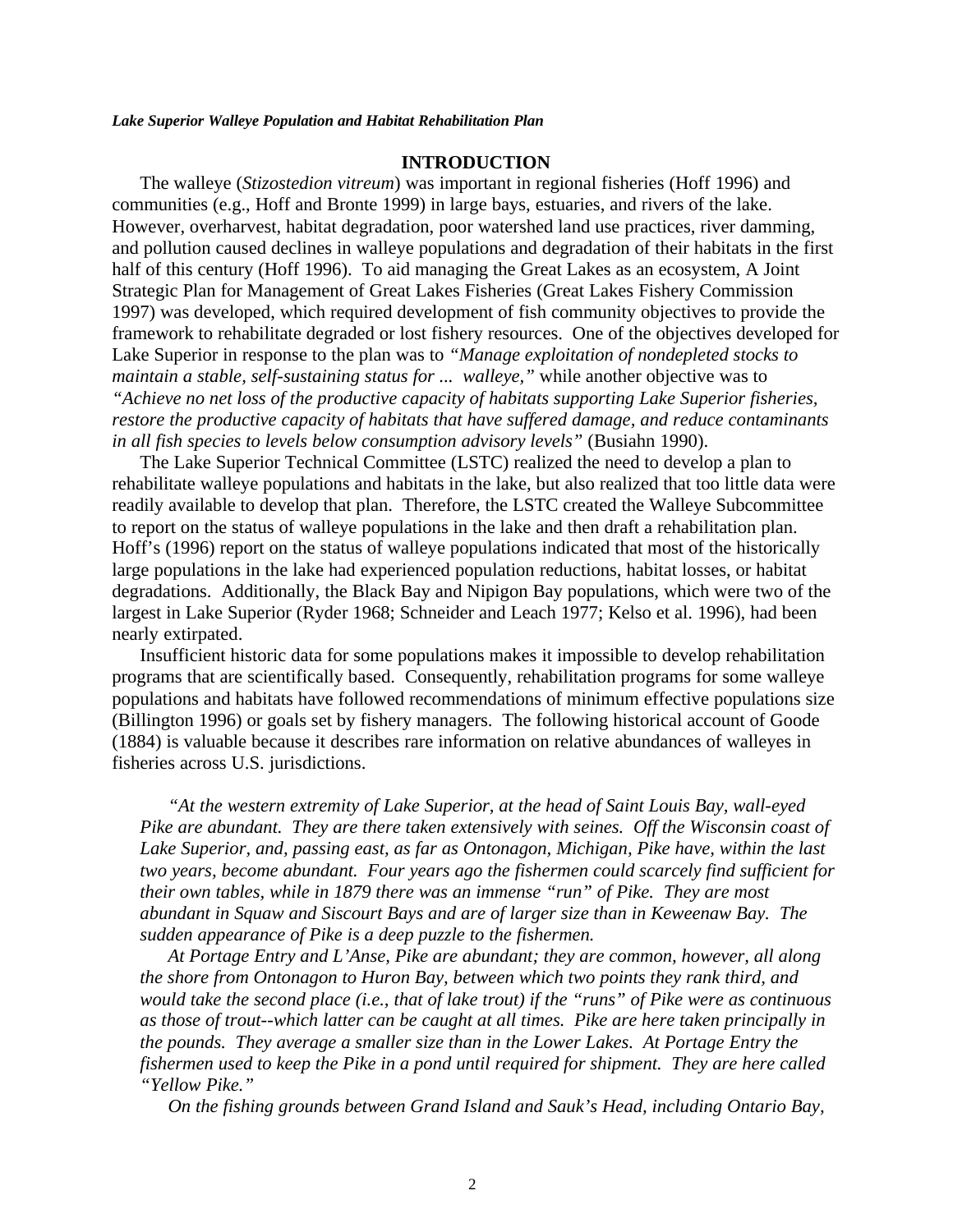*Sucker Bay, Laughing-fish Point, Short Point, Marquette and Big Presque Isle, Pike are taken to some extent, but are not abundant enough to be of much importance. Twelve years ago they were quite rare; they have since that time been increasing steadily. They are taken in the pound-nets to some extent, but rarely in the gill-nets. Some pounds do not get half a dozen to a lift. In this region they are known as "Yellow Pike," as also at White-fish Point, where they are sometimes taken at the rate of two or three hundred pounds at a lift, but are not plentiful."*

 Individual jurisdictions or management agencies have prepared management plans that describe intentions for walleye populations and habitats (Ontario Ministry of Natural Resources 1986; Wisconsin Department of Natural Resources 1988; Newman et al. 1991; Ontario Ministry of Natural Resources 1994; Schreiner 1995). The objective of this plan is to propose guidelines that aid interjurisdictional coordination of rehabilitating important walleye populations and habitats in Lake Superior. This plan should be periodically revised as new information and data show progress toward, or achievement of, rehabilitation objectives. Also, strategies delineated in this plan may need modification as results of their implementation are evaluated and reported.

### **MANAGEMENT AREAS**

The appropriate spatial units for rehabilitation of walleye populations and habitats are either 1) individual populations or habitats, or 2) political jurisdictions. This plan describes important issues, objectives, and strategies regarding rehabilitation on individual population or habitat bases. The walleye populations and habitats selected for rehabilitation (Figure 1) can be combined into jurisdictions for management on that scale.



Figure 1. Locations of Lake Superior walleye populations and habitats in need of rehabilitation.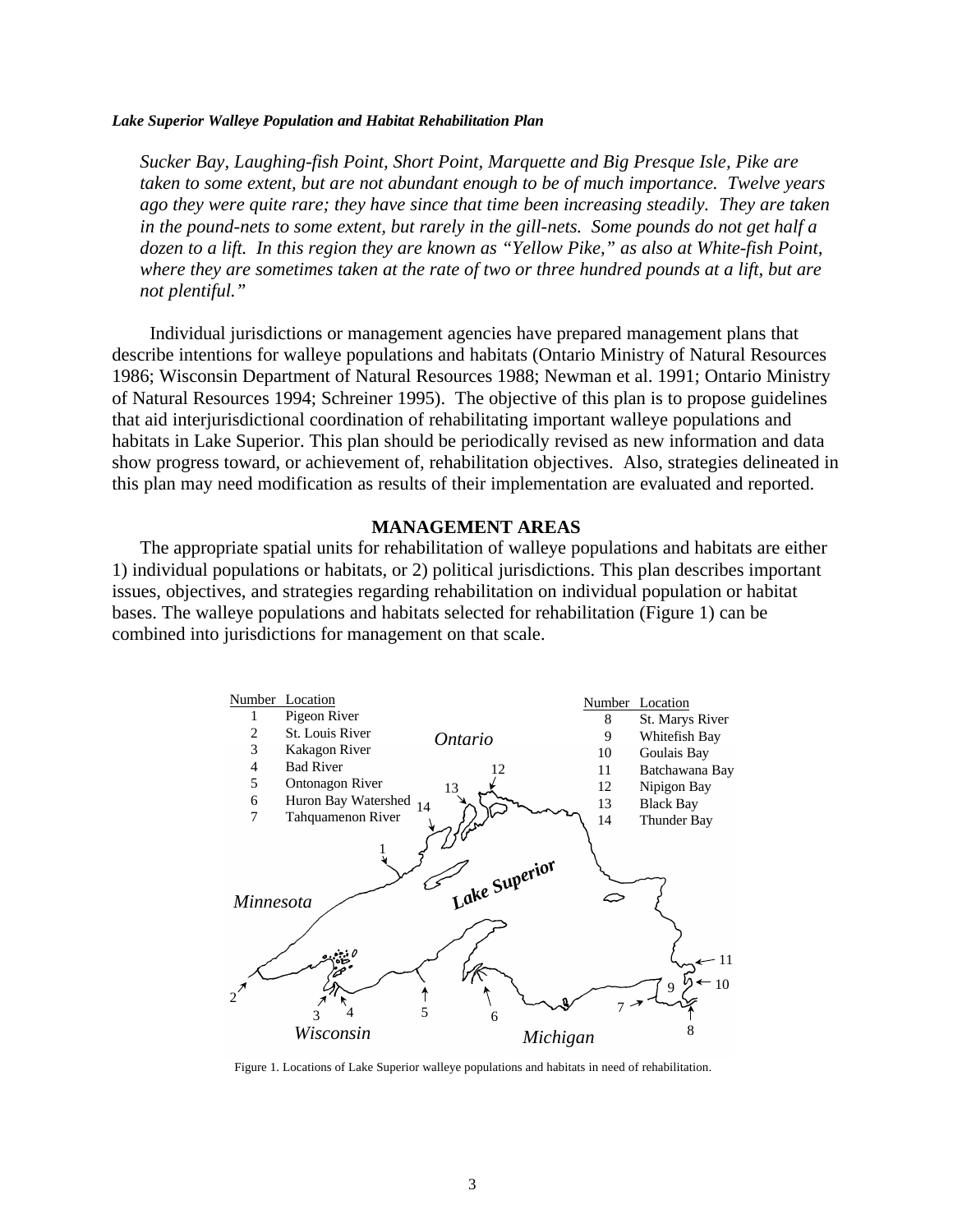### **OBJECTIVES FOR REHABILITATION**

Walleye populations and habitats selected for rehabilitation met three criteria: 1) the population existed historically; 2) the population declined; and 3) and management agencies with jurisdiction were committed to rehabilitation. Walleye habitats were selected for rehabilitation if local management agencies documented or agreed that degradation or loss occurred in that watershed.

The walleye objective outlined in "Fish Community Objectives for Lake Superior" (Busiahn 1990) was to manage exploitation of non-depleted stocks to maintain stable self-sustaining status, and to re-establish depleted stocks. The Lake Superior Committee wished to develop more quantifiable and specific rehabilitation goals for walleye populations and habitats that were more compatible with Lake Superior Binational Program objectives. The Lake Superior Committee, Lake Superior Technical Committee, and the Walleye Subcommittee members operate under the auspices of the Great Lakes Fishery Commission and serve as linkages to the Lake Superior Binational Program. The Lake Superior Binational Program aquatic communities objective recommended that the lake should sustain diverse, healthy, reproducing and selfregulating aquatic communities closely representative of historical conditions (Lake Superior Work Group undated). The Lake Superior Binational Program ecosystem objectives further recommended that: 1) native aquatic species associations should be recognized as key elements of a healthy Lake Superior ecosystem; and 2) degraded habitat features should be rehabilitated or restored where this is beneficial to the ecosystem.

The Lake Superior Committee and the Binational Program are working cooperatively to rehabilitate degraded fish populations, communities, and aquatic habitats in the lake. The Walleye Subcommittee was formed by the Lake Superior Committee and the Lake Superior Technical Committee to develop quantifiable population and habitat objectives. The Walleye Subcommittee redrafted the existing fish community objective that related to walleye so that teams drafting sections of this plan and others share the same vision for the future. The Walleye Subcommittee suggests adopting the following fish community objective for Lake Superior walleye.

*The Lake Superior fish community will be managed to maintain, enhance, and rehabilitate habitat for, self-sustaining populations of walleye in areas where the species historically maintained populations. Management strategies will be implemented to attempt to reach objectives specific to individual walleye populations and habitats.*

Objectives for rehabilitation of walleye populations are:

Increase relative abundance of juvenile walleye

Increase abundance of spawning walleye in the Pigeon River, Minnesota and Ontario; Bad River, Wisconsin; St. Marys River, Ontario and Michigan; Goulais Bay, Batchawana Bay, Nipigon Bay, Black Bay, and Thunder Bay, Ontario.

Assessment of progress toward walleye population rehabilitation objectives will be measured by the:

> Relative abundance of age-0 and age-1 walleyes in electrofishing surveys in the St. Marys River and Lower Tahquamenon River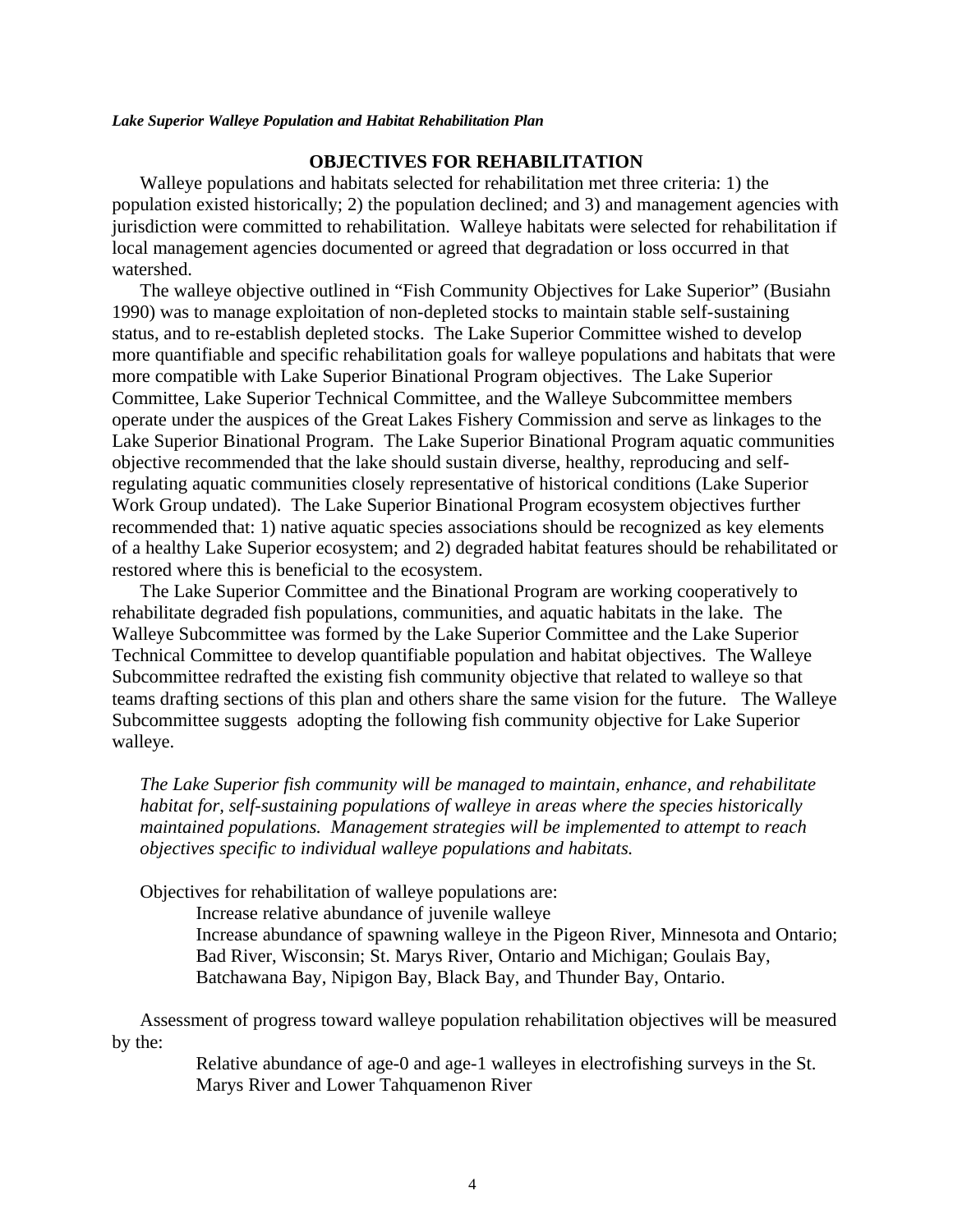Absolute abundance of spawners in the Pigeon River, Minnesota and Ontario; Bad River, Wisconsin; St. Marys River, Ontario and Michigan; Goulais Bay, Batchawana Bay, Nipigon Bay, Black Bay, and Thunder Bay, Ontario.

Objectives for rehabilitation of walleye habitats are to:

Create or maintain spawning and nursery habitats in the St. Marys River, Ontario and Michigan; and Tahquamenon River, Ontonagon River, and Huron Bay Watershed, Michigan Enhance fish passage Increase water quality Reduce contaminant concentrations in walleyes Reduce sedimentation in rivers.

Assessment of progress toward rehabilitation of walleye habitat objectives will be measured

by:

Abundances of spawning and nursery habitats Enhancement of fish passage Increases in water quality Reduction in persistent contaminants in walleye fillets Reductions in the amount of sedimentation in rivers.

### **ISSUES AND STRATEGIES**

Walleye populations declined in seven areas of Lake Superior as the result of: Overharvest (Schneider and Leach 1977; Colby and Nepszy 1981) Habitat loss or degradation (Ryder 1968).

Strategies to rehabilitate walleye populations may include: Stock eggs, fry, fingerlings, and/or adults Control fish harvest to maintain or reduce total annual mortality Protect and maintain remaining habitat.

#### **Population Issues and Strategies**

Walleye populations in Whitefish Bay (includes the upper St. Marys River, and Goulais and Batchawana bays), Nipigon Bay, Black Bay, and Thunder Bay were once the largest populations in the Ontario waters of Lake Superior (Schram et al. 1991), however, all of those populations have declined. Overharvest likely contributed to population declines in Goulais Bay, Batchawana Bay, Nipigon Bay, Black Bay, and the Bad River (Rose 1984; MacCallum and Selgeby 1987; Kelso et al. 1996; Erv Soulier, Bad River Natural Resources Director, P.O. Box 39, Odanah, WI 54861, personal communication).

One population that has not been overharvested is the Western Lake Superior population that mainly spawns in the St. Louis River. Total annual mortality of mature walleyes in that population was estimated at 42% during 1979-1982, when the population supported sport and commercial harvest and contained fish over age 20 (Schram et al. 1992). Because population size and structure were maintained in the St. Louis River when total annual mortality was 42%, mortality should not exceed 45% during rehabilitation of other Lake Superior walleye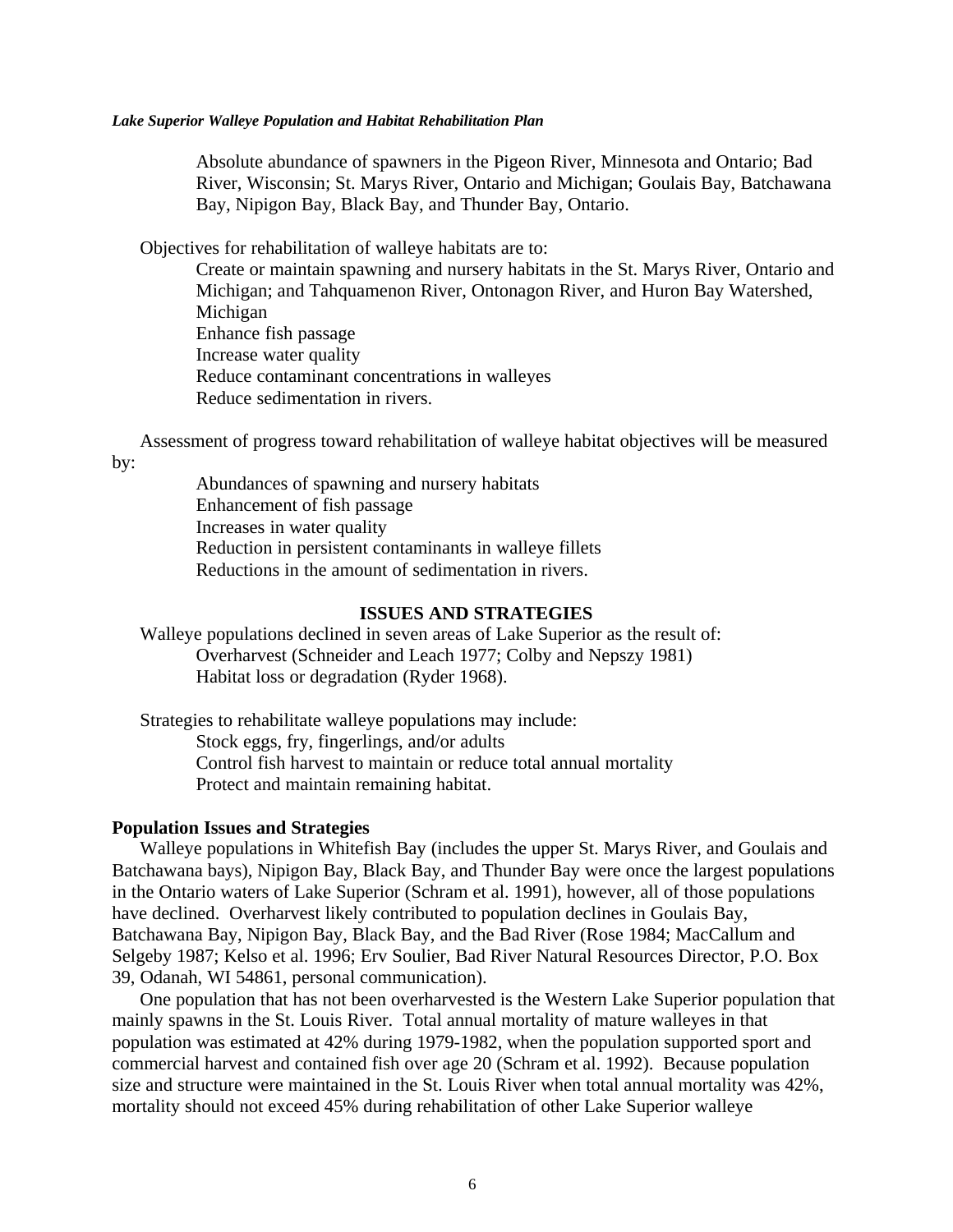populations. Controlling exploitation is important to walleye rehabilitation in the St. Marys River, Lower Tahquamenon River, Pigeon River, Bad River, Goulais Bay, Batchawana Bay, Nipigon Bay, Black Bay, and Thunder Bay.

Rehabilitation of some populations may require stocking to either subsidize natural recruitment or replace natural recruitment until populations are self-sustaining at rehabilitation objectives. Fingerling stocking should be considered in:

> St. Marys River at a rate of 100,000 annually Lower Tahquamenon River at a rate of 30,000 biannually Pigeon River at a rate of 8,000 annually Bad River at a rate of 4,000 annually Goulais Bay at a rate of 25-50/ha annually Batchawana Bay at a rate of 25-50/ha annually.

Stocking rates for the St. Marys River, Tahquamenon River, Pigeon River, and Bad River were established by consensus of state and tribal managers, and the rate for Goulais Bay and Batchawana Bay is recommended for Ontario stocking programs (Kerr et al. 1996). Walleye fingerlings and adults should be either progeny of fish from the area undergoing rehabilitation, or fish from adjacent or other Lake Superior populations (Billington and Hoff 1996). All walleyes should be permanently marked prior to stocking to evaluate contributions of stocked fish. Stocking practices should be re-evaluated when population rehabilitation or management targets are reached. Rehabilitation targets for walleye populations may include:

> 7 age-0 and age-1 walleyes/electrofishing hour/index station, and 8 ages classes are represented in assessment catches in the St. Marys River (Michigan) and Tahquamenon River

The spawning population reaches 1,000 in the Pigeon River

The spawning population reaches 7,000 in the Bad River

The spawning population reaches 1,000 in the St. Marys River (Ontario)

The spawning population reaches 500 in Goulais Bay

The spawning population reaches 500-1,000 in Batchawana Bay

The spawning population reaches 5,000 fish in Thunder Bay

The population reaches either 22,000 adult fish or 41,000 fish over 356 mm in Nipigon Bay

Catches in index gill nets reach 150 kg/km in Black Bay.

No historic population data exist on which to base a goal for the walleye population of the Bad River, so population estimates from the nearby Kakagon River were used to formulate the target for the Bad River. Annual estimates of adult population sizes in the Kakagon River during 1998- 1990 averaged approximately 7,000 (Stone and Slade 1992), which will be used as the target for the Bad River population. Population targets for the St. Marys River (Ontario), Goulais Bay, and Batchawana Bay were based on genetic principles and guidelines (Nelson and Soule 1987; Billington 1996; Billington and Hoff 1996), whereas targets for Nipigon Bay, Black Bay, and Thunder Bay were based on historical measurements of absolute or relative abundances (Ryder 1968; Geiling et al. 1996; J. Black, Ontario Ministry of Natural Resources, Lake Superior Management Unit, 435 James St. S., Suite 221, Thunder Bay, ON P7E 6E3, unpubl. data).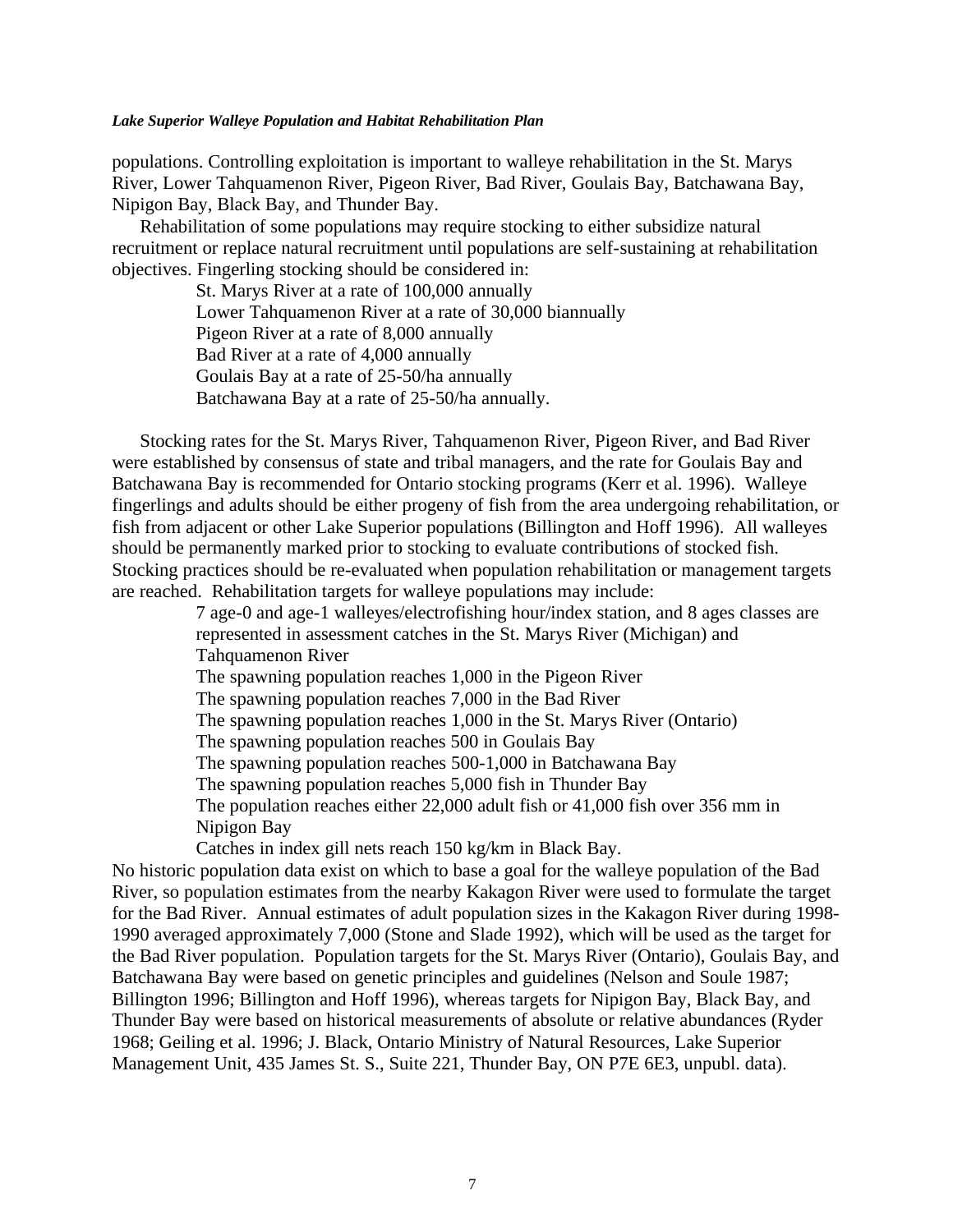### **Habitat Issues and Strategies**

Lake Superior walleye habitats have been degraded by:

Reduction or elimination of fish passage in the Ontonagon River Reduction in water quality caused by sedimentation, point-source discharge, nonpoint source discharge, and atmospheric deposition of contaminants into the lake Degradation of spawning and nursery habitats in six areas.

Strategies to rehabilitate Lake Superior walleye habitats are to:

Enhance fish passage past the Victoria Dam on the Ontonagon River, and at other dams where required

Improve land and water use practices in the watershed

Reduce sedimentation by 50% in the St. Marys River, Tahquamenon River, and the Huron Bay Watershed

Eliminate point source discharge of persistent toxic chemicals into the lake Create or rehabilitate spawning and nursery habitats in the St. Marys River Tahquamenon River, Ontonagon River, and Huron Bay Watershed (two areas have already benefitted from habitat improvement).

Rehabilitation strategies developed for walleye habitats in the upper St. Marys and lower Tahquamenon rivers include improvement of land use, water use, and habitat improvement practices. Habitat targets were developed based on known habitat preferences and known losses or assumed needs for populations. Gravel and rubble spawning habitat provides the highest rate of walleye embryo survival (Johnson 1961). The spawning habitat target was developed assuming 2,500 female walleye spawn every year, and each female requires  $20 \text{ m}^2$  of spawning substrate. Sparse submerged aquatic macrophytes in sheltered areas provides nursery habitat for juvenile walleyes (Ryder 1977; Colby et al. 1979). The nursery habitat target was developed assuming 2,500 females each produce 100,000 larvae, and each requires  $2 \text{ m}^2$  of macrophyte habitat.

> Spawning and nursery habitats in the Upper St. Marys and lower Tahquamenon rivers should be enhanced to a minimum of 5 ha coarse gravel and rubble spawning habitat and at least 20 ha of macrophyte habitat. Optimally, 15 ha of spawning habitat, which is distributed among several sites in each river, is the target for habitat rehabilitation.

> Sedimentation, resulting from lake and river dredging, recreational and commercial vessel navigation, eroding banks and shorelines, agricultural runoff, development, and timber harvest should be reduced by 50%. Fishery and natural resource managers should cooperate with businesses and federal, tribal, state, and local governments to reduce sources of sedimentation.

> Bank stabilization, improved zoning, riparian zones, and stream/river corridors should be developed. Private landowners, including timber companies and homeowners, should be encouraged to protect riparian and lotic habitats.

Riparian zones should be established 10 km above each known spawning site in the Tahquamenon and Waishkey Rivers, and logging, bank development, and road construction should be discouraged in those areas.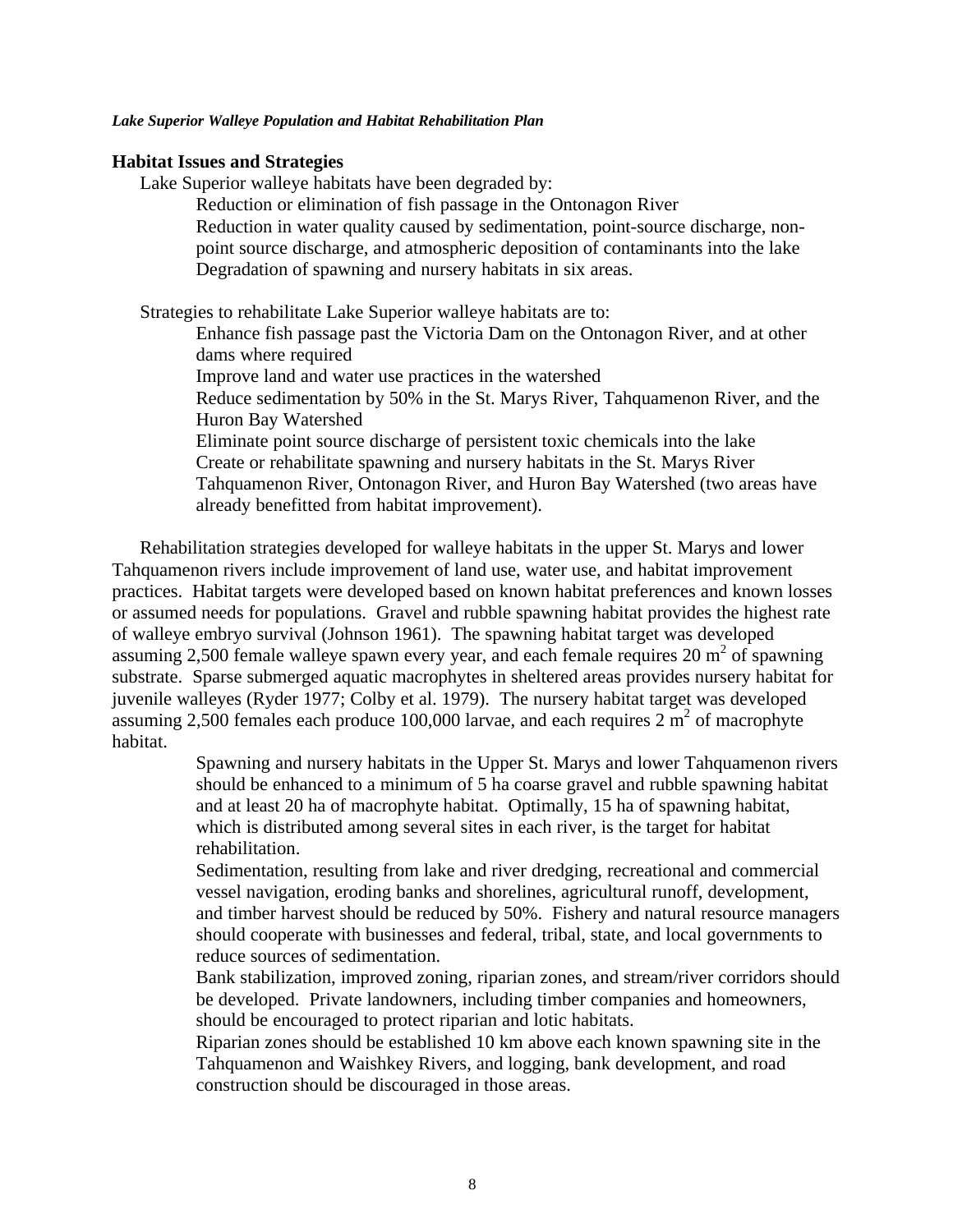The commercial shipping industry, U.S. Army Corps of Engineers, and U.S. Coast Guard should be encouraged to use practices that do not degrade aquatic habitats.

Rehabilitation strategies identified for the Ontonagon River and Huron Bay Watershed (Silver, Ravine, and Slate rivers) are to improve water and land use practices. Walleye habitats in the Ontonagon River and Huron Bay Watershed should be maintained and restored where degraded. Specific strategies to maintain or rehabilitate walleye habitats in the Ontonagon River and Huron Bay Watershed are the following:

> Victoria Dam on the Ontonagon River should be required to maintain run-of-the-river flows and to provide a suitable walleye passageway while limiting passage of sea lamprey.

> Land use practices that contribute to sedimentation along the Ontonagon River and in the Huron Bay Watershed should be reduced or restricted to reduce sedimentation by 50%.

Spawning and nursery areas in the Ontonagon River and Huron Bay Watershed should be maintained and/or enhanced.

Agencies and businesses involved with timber harvest, road and highway construction, and municipal and residential development should implement and evaluate riparian and wetland protection practices.

Poor forestry and agricultural practices have contributed to reduced water quality in the Bad River. Strategies to rehabilitate water quality for walleyes in the Bad River are to:

> Employ forestry Best Management Practices recommended statewide by the Wisconsin Department of Natural Resources

Employ better management of livestock and associated wastes in the watershed Protect wetlands in the watershed.

Concentrations of persistent, toxic chemicals in walleyes from the St. Louis River, Kakagon River, Bad River, Goulais Bay, Batchawana Bay, and Nipigon Bay are above consumption advisories. Rehabilitating water and sediment quality for walleye habitat rehabilitation in Lake Superior will be achieved through:

> Implementation of programs and measures to control St. Louis River pollution sources, and remediate environmental problems by incorporating the RAP into Minnesota and Wisconsin water management plans

Zero point source discharge of persistent, toxic chemicals into the lake following strategies in the Binational Program (Lake Superior Work Group undated).

### **ROUTINE ASSESSMENT**

Four types of assessments are recommended:

Conduct standardized assessments to collect data on growth and mortality in all populations in need of rehabilitation. Total annual mortality rates should be computed from the right-hand limb of age-frequency catch curves from spawning ground collections in trap nets or electrofishing, and mortality will be computed from age classes that are fully recruited to the gear (Ricker 1975).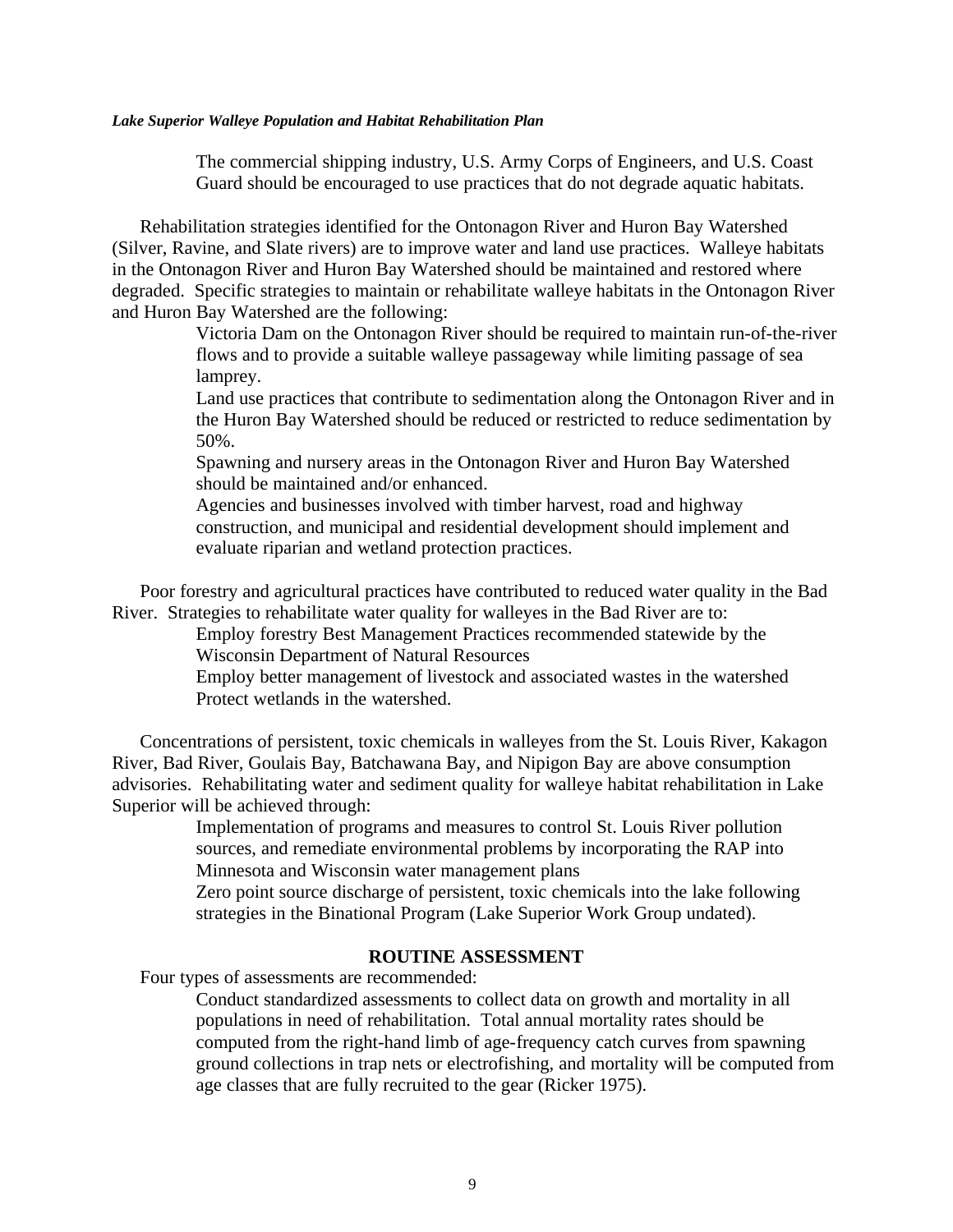Conduct mark-recapture studies to estimate population size of walleyes in the Pigeon River, Bad River, St. Marys River (Ontario), Goulais Bay, Batchawana Bay, Nipigon Bay, and Thunder Bay.

Conduct assessments to index relative abundances of walleyes in the St. Marys River (Michigan), Lower Tahquamenon River, and Black Bay.

Inventory spawning and nursery habitats in the St. Marys River, Lower Tahquamenon River, Ontonagon River, and Huron Bay Watershed.

Conduct angler and commercial surveys to determine exploitation.

### **RESEARCH AND ASSESSMENT NEEDS**

The following research studies and assessments are needed to aid in, or evaluate progress toward rehabilitation of walleye populations and habitats in Lake Superior:

> Determine habitat requirements for walleye early life stages in Lake Superior and its tributaries.

Determine effects of dams on walleye populations and habitats.

Assess the effectiveness of stocking walleyes in all Lake Superior locations. Determine stock-recruit relationships for Lake Superior walleye populations not substantially affected by spawning and nursery habitat degradation. Revise population rehabilitation objectives as necessary based on the results of this research. Determine relationships of lotic and lentic habitat characteristics to Lake Superior walleye population sizes and structures. Revise habitat rehabilitation objectives as necessary based on the results of this research.

Determine genetic or environmental stock structure of walleyes in Lake Superior. Determine the surplus production and seasonal distributions and habitats used by each important stock so that harvest of each important stock is managed without risk to other stocks.

Determine the existence and structures of Lake Superior fish communities, and the relationships of walleyes to those communities. Develop models that accurately determine effects of changes in walleye populations and the other components of Lake Superior fish communities.

Assess food habits of walleye for inclusion in bioenergetic modeling.

### **REPORTING**

Data and technical information from research and assessments, and progress toward rehabilitation of walleye populations and habitats should be reported to the Lake Superior Committee at least every five years. Reports submissions should be timed so that they can be incorporated into the State of Lake Superior Report.

Reports should contain:

Estimates of relative or absolute abundances of walleye for each population

Estimates of total annual mortality rates for each population

Stocking rates and evaluations of stocked fish recruitment

Habitat improvements that have occurred

Progress toward population and habitat rehabilitation objectives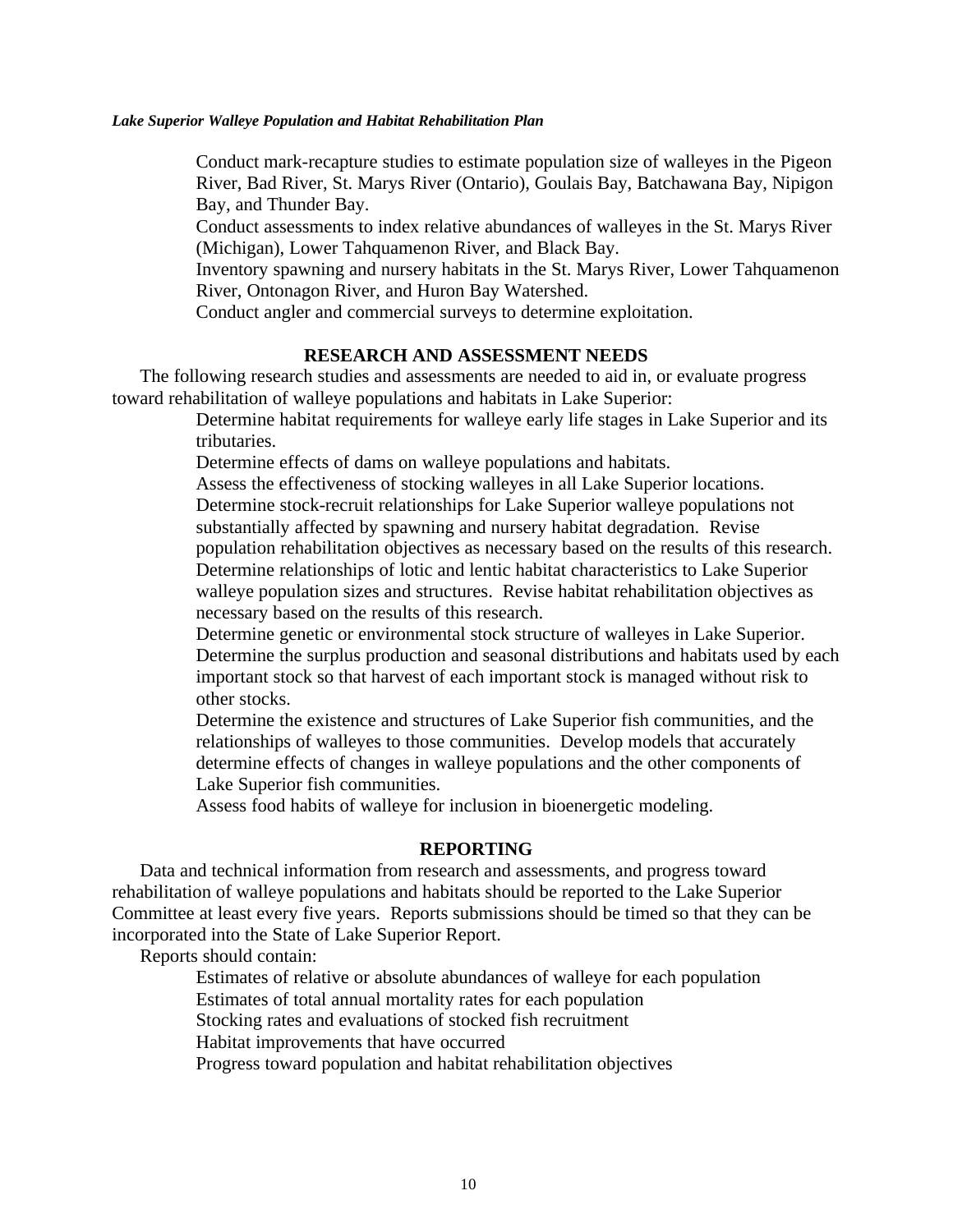### **ACKNOWLEDGMENTS**

This manuscript was drafted by teams led by; Kenneth Gebhardt (Bay Mills Indian Community), Michael Hoff, John Kelso (Department of Fisheries and Oceans), and Henry Quinlan (U.S. Fish and Wildlife Service). Other authors of the plan are: Michael Donofrio (Keweenaw Bay Indian Community); Steven Geving (Minnesota Department of Natural Resources); Jeff Black, Jeri Graham, and Susan Greenwood (Ontario Ministry of Natural Resources); Ray Juetten and George Madison (Michigan Department of Natural Resources); William Mattes (Great Lakes Indian Fish and Wildlife Commission); Stephen T. Schram (Wisconsin Department of Natural Resources); and Steve Scott and Dell Siler (Michigan Department of Natural Resources). The membership of the Walleye Subcommittee is listed in the Appendix.

### **REFERENCES**

- Billington, N. 1996. Genetics, p. 8-11. In M. H. Hoff [ed.] Status of walleye in Lake Superior and its tributaries. Walleye Subcomm., Lake Sup. Tech. Comm., Great Lakes Fish. Comm.
- Billington, N., and M. H. Hoff. 1996. Management implications, p. 45-49. In M. H. Hoff [ed.] 1996. Status of walleye in Lake Superior and its tributaries. Walleye Subcomm., Lake Sup. Tech. Comm., Great Lakes Fish. Comm.
- Busiahn, T. R. 1990. Fish community objectives for Lake Superior. Great Lakes Fish. Comm. Spec. Publ. 90-1. 23 p.
- Colby, P. J., R. E. McNicol, and R. A. Ryder. 1979. Synopsis of biological data on the walleye *Stizostedion v. vitreum* (Mitchill 1818). Food Agric. Org. Unit. Nation., Fish Synop. 119. 139 p.
- Colby, P. J., and S. J. Nepszy. 1981. Variation among stocks of walleye (*Stizostedion vitreum vitreum*): management implications. Can. J. Fish. Aquat. Sci. 38: 1814-1831.
- Geiling, W. D., J. R. M. Kelso, and E. Iwachewski. 1996. Benefits from incremental additions to walleye spawning habitat in the Current River, with reference to habitat modification as a walleye management tool in Ontario. Can. J. Fish Aquat. Sc. 53:(Suppl. 1):79-87.
- Goode, G. B. 1884. The fisheries and fishery industries of the United States. Section I. Natural history of useful aquatic animals. Gov. Print. Off., Washington, D.C.
- Great Lakes Fishery Commission. 1997. A joint strategic plan for management of Great Lakes Fisheries. Ann Arbor, MI. 42 p.
- Hoff, M. H. [ED.] 1996. Status of walleye in Lake Superior and its tributaries. Walleye Subcomm., Lake Superior Tech. Comm., Great Lakes Fish. Comm. 60 p.
- Hoff, M. H., and C. R. Bronte. 1999. Structure and stability of summer fish communities in Chequamegon Bay, 1973-1996. Trans. Am. Fish. Soc. 128:362-373.
- Johnson, F. H. 1961. Walleye egg survival during incubation on several types of bottom in Lake Winnibigoshish, Minnesota, and connecting waters. Trans. Am. Fish. Soc. 90:312- 322.
- Kelso, J. R. M., W. M. Gardner, and S. Greenwood. 1996. Status in Ontario waters of Lake Superior, p. 38-44. In M. H. Hoff [ed.] 1996. Status of walleye in Lake Superior and its tributaries. Walleye Subcomm., Lake Sup. Tech. Comm., Great Lakes Fish. Comm.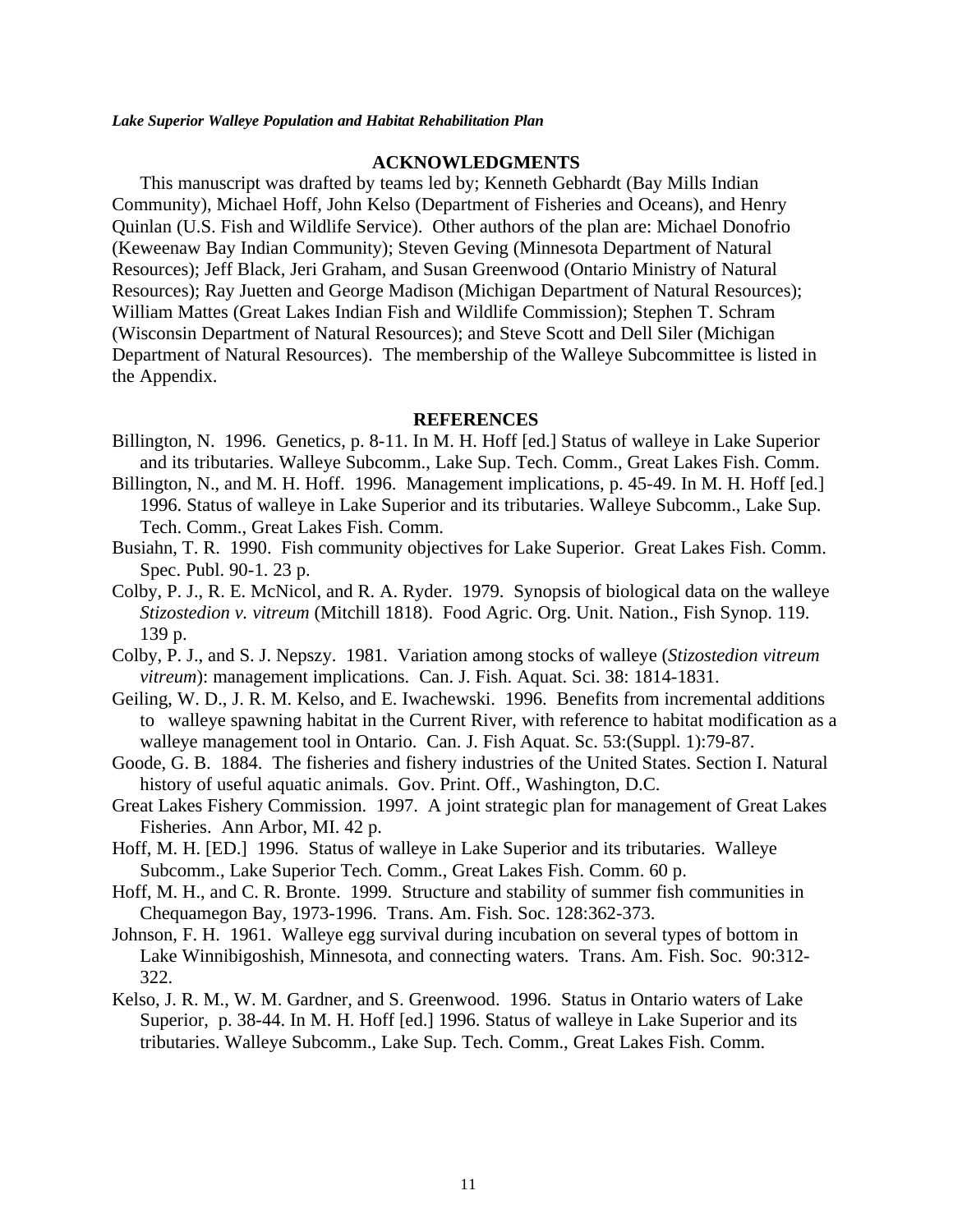- Kerr, S. J., B. W. Corbett, D. D. Flowers, D. Fluri, P. E. Ihssen, B. A. Potter, and D. E. Seip. 1996. Walleye stocking as a management tool. Percid community synthesis. Walleye Stocking Working Group, Ont. Min. Nat. Res. 79 p.
- Lake Superior Work Group. Undated. Ecosystem principles and objectives, indicators and targets for Lake Superior. Lake Superior Binational Program. 177 p.
- MacCallum, W. R., and J. H. Selgeby. 1987. Lake Superior revisited 1984. Can. J. Fish. Aquat. Sci. 44 (Suppl. 2): 23-36.
- Nelson, K., and M. Soule. 1987. Genetical conservation of exploited fishes, p. 345-368. In N. Ryman and F. Utter [ed.] Population genetics and fishery management. Univ. Wash. Press, Seattle.
- Newman, L., R. Glesne, F. Stone, R. Novitsky, and R. Johnson. 1991. Grand Portage Indian Reservation: fisheries management plan, 1991 to 1996. Draft. U.S. Fish and Wildlife Service and Grand Portage Band of Lake Superior Chippewas.
- Ontario Ministry of Natural Resources. 1986. Lake Superior strategic fisheries plan 1986-2000. Ont. Min. Nat. Res. 51 p.

. 1994. Pigeon River Provincial Park management plan. Ont. Min. Nat. Res. 18 p.

- Ricker, W. E. 1975. Computation and interpretation of biological statistics of fish populations. Fish. Res. Board. Can. Bull. 191. 382 p.
- Rose, G. A. 1984. The Goulais River walleye population-an account of the demise of a fishery. Ont. Min. Nat. Res., Sault Ste. Marie. 23 p.
- Ryder, R. A. 1968. Dynamics and exploitation of mature walleyes, *Stizostedion vitreum vitreum*, in the Nipigon Bay region of Lake Superior. J. Fish. Res. Board Can. 25: 1347- 1376.
- . 1977. Effects of ambient light variations in behavior of yearling, subadult, and adult walleyes (*Stizostedion vitreum vitreum*). J. Fish. Res. Board Can. 34: 1481-1491.
- Schneider, J. C. and J. H. Leach. 1977. Walleye (*Stizostedion vitreum vitreum*) fluctuations in the Great Lakes and possible causes, 1800-1975. J. Fish. Res. Board Can. 34: 1878-1889.
- Schram, S. T., J. R. Atkinson, and D. L. Pereira. 1991. Lake Superior walleye stocks: status and management, p. 1-22. In P. J. Colby, C. A. Lewis, and R. L. Eshenroder [ed.]. Status of walleye in the Great Lakes: case studies prepared for the 1989 workshop. Great Lakes Fish. Comm. Spec. Pub. 91-1.
- Schram, S. T., T. L. Margenau, and W. H. Blust. 1992. Population biology and management of the walleye in Western Lake Superior. Wis. Dep. Nat. Res. Tech. Bull. 177. 28 p.
- Schreiner, D. R. [ED.] 1995. Fisheries management plan for the Minnesota water of Lake Superior. Minn. Dept. Nat. Res. Div. Fish. Wildl. Sect. Fish. Spec. Publ. 149: 86 p.
- Stone, F. G., and J. W. Slade. 1992. Walleye population surveys on the Kakagon River, Bad River Indian reservation, 1988-1991. U.S. Fish and Wildl. Serv., Off. Fish. Assis., Ashland, WI. 20 p.
- Wisconsin Department of Natural Resources. 1988. Lake Superior fisheries management plan, 1988-1998. Wis. Dept. Nat. Res. Bur. Fish. Manage. Admin. Rep. 28. 86 p.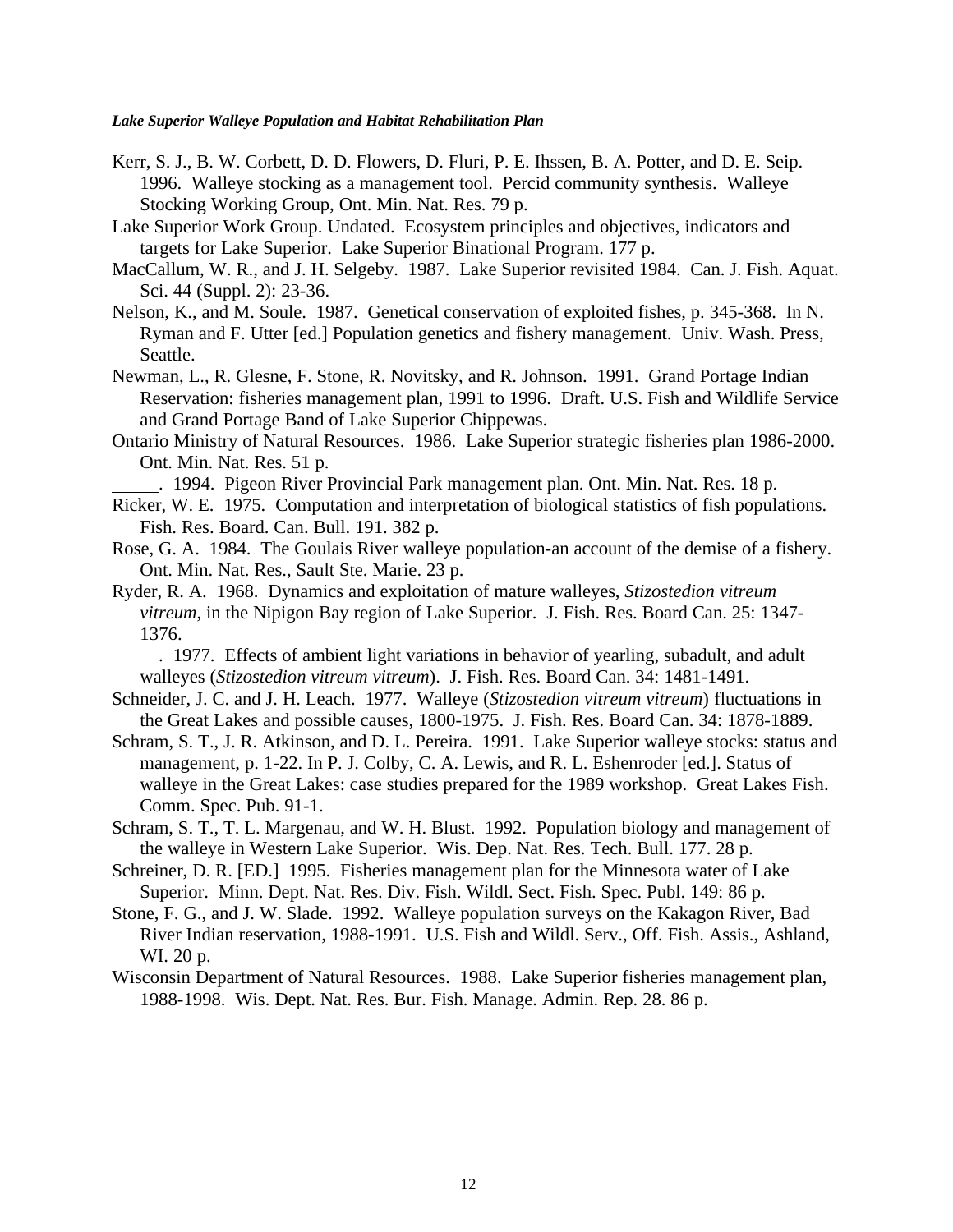### APPENDIX

Members of the Walleye Subcommittee are:

Michael H. Hoff, Chairperson U.S. Geological Survey Lake Superior Biological Station 2800 Lake Shore Drive East Ashland, WI 54806

Michael Gallinat Red Cliff Fisheries Department Red Cliff Band of Lake Superior Chippewas Box 529 Bayfield, WI 54814

> Kenneth Gebhardt Bay Mills Indian community 12140 W. Lakeshore Drive Brimley, MI 49715

Steven A. Geving Minnesota Department of Natural Resources Lake Superior Area Fisheries 5351 North Shore Drive Duluth, MN 55804

Susan Greenwood Ontario Ministry of Natural Resources Box 130 Sault Ste. Marie, ON P6E 5L5

John R. M. Kelso Department of Fisheries and Oceans 1 Canal Drive Sault Ste. Marie, ON P6A 6W4

Joe Dan Rose Bad River Band of Lake Superior Chippewas Natural Resources Department P.O. Box 39 Odanah, WI 54861